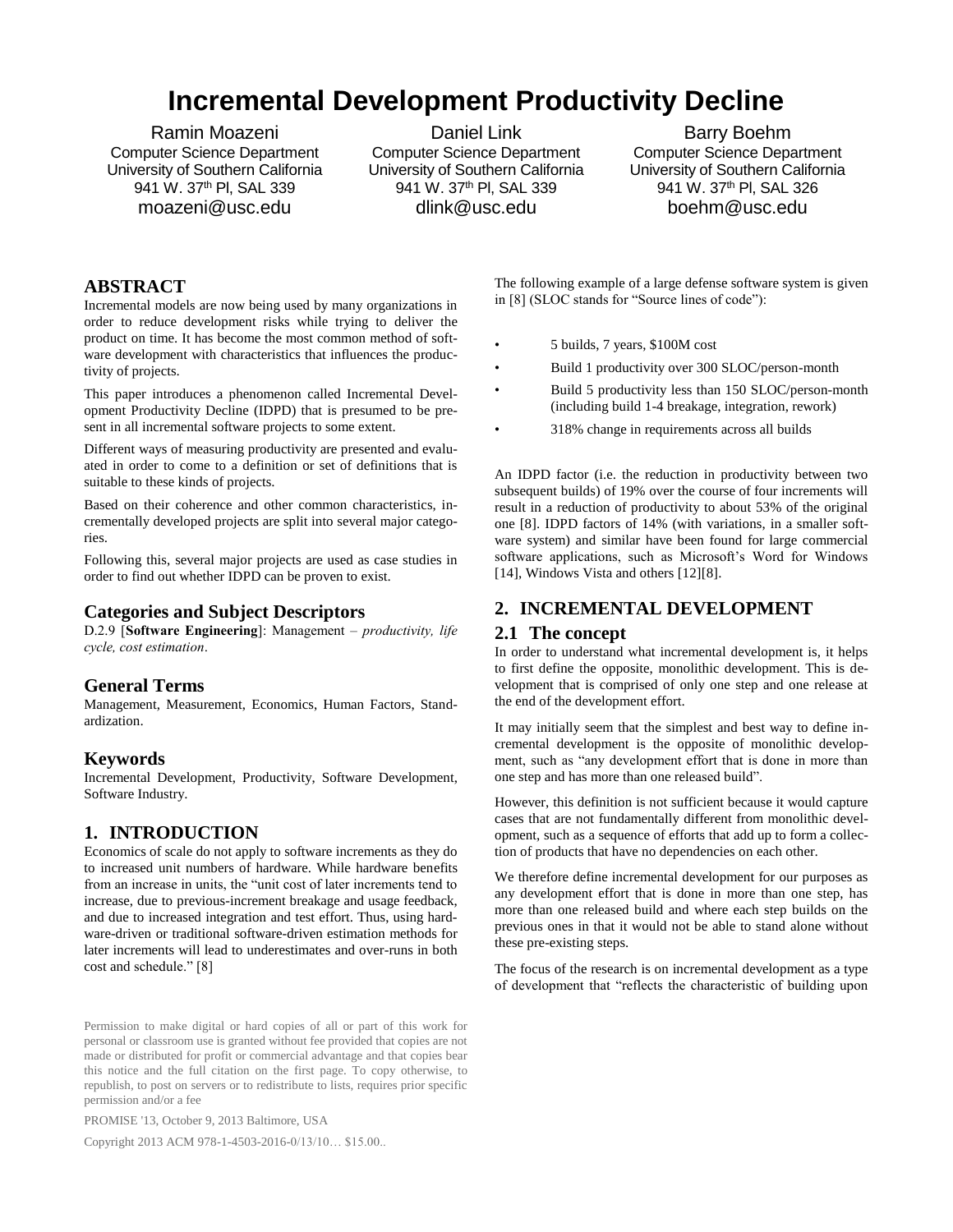and enhancing the previous versions of systems, rather than developing whole new systems each time" [3].

This excludes development efforts that may be labeled "incremental", but whose increments don't have any significant dependency on previous increments. Those types of projects may just as well be regarded and predicted as collections of individual smaller projects.

Also excluded are cases of black-box reuse, in which the code produced up to and including some increments becomes immutable. This is because in those cases one major characteristic of incremental development, the ability to rework all previous increments, is not fully present. Such partially incremental projects are outside of the scope of this research.

### **2.2 Productivity**

The conventional productivity equation is

**Equation 1. Conventional Productivity**

```
Productivity = Output/Input
```
While this is simple to understand, different metrics have been used to measure the input and output in terms for software development.

Since we are looking at projects that may take years to finish in some cases, we felt it made more sense to look at the input in terms of time spent by the developers than to look at the cost, since the cost may fluctuate significantly over that time due to economic developments.

While there is a host of different measures for the output (SLOC, Equivalent Source Lines of Code aka ESLOC and function points to name a few), the available data from the observations limits which metrics can be used. In the case of the case studies presented here, this has been the new logical SLOC for each increment.

Our equation for the productivity in a given increment is therefore

#### **Equation 2. Software Productivity**

Productivity = New SLOC/time

(Since comparisons between case studies are made on a normalized scale, SLOC can be replaced by KSLOC, which stands for kiloSLOC, and time by any unit of time as needed.)

Each increment adds to the body of code existing for the project.

When each increment depends on the increments before it, the amount of code that increment has to be compatible to increases. Additionally, having to depend on previous increments, the developers will uncover and have to fix previously unknown errors in the existing code. They will also have to rework parts of it.

This results in a productivity decline in two ways:

- Planning the development of the new increment will take longer.
- The developers' time is spent in reworking and fixing the errors of the existing code.

Depending on the characteristics of a given project, the productivity may rise again after several increments with declining productivity. This may due to productivity gains from learning how to deal with the system (e.g. through figuring out the architecture), from later increments having less complex requirements or because later increments may not depend on all earlier ones.

There are laws that have been observed to govern the behavior of software projects that mechanize human or societal activities and which become part of the world they model [17][18].

This applies to some, but not all programs are observed here.

The consequences of applying the laws to incrementally developed projects are as follows:

Continuing Change: If an incrementally developed project takes more than a very short amount of time to develop, then changes in the environment dictate that by the time the later increments are developed, the previous ones have to be reworked.

Increasing Complexity: In an incrementally developed project, work has to be done to either maintain or reduce the complexity of the program. Otherwise the complexity will add to the workload. (In both cases, the complexity will cause a need to do work.)

Fundamental Law of Program Evolution: Incrementally developed projects are self-regulating and follow statistically determinable trends and invariances.

Conservation of Organizational Stability (Invariant Work Rate): Work on existing increments takes away productivity from the currently developed one.

Conservation of Familiarity (Perceived Complexity): Everyone working on an incrementally developed project must maintain mastery of its content and behavior. The bigger the project gets, the more work will have to be spent on this. Therefore, since the size of the project will grow over the course of its development, more and more work will have to go into this and less will be able to go into new development.

Continuing Growth: The functional content of existing increments will need to be increased in order to maintain user satisfaction.

Declining Quality: In order to keep up their quality levels, all increments will have to be maintained and adapted to operational environment changes, which means that less work can go into the currently developed one.

Feedback System: In order to improve the project over time, feedback has to be taken into account, which goes into the workload.

# **3. INCREMENTAL DEVELOPMENT PRODUCTIVITY DECLINE (IDPD)**

Incremental Development Productivity Decline (IDPD) is a phenomenon in which there is an overall decline in productivity of the increments. It should be clarified that for there to be IDPD, an overall decline includes cases where the decline between increments is not constant and where there can even be a rise in productivity between two given increments.

The criterion is whether the productivity has a significant correlation with a negative trend function. This function can be linear, logarithmic or exponential.

In order to be considered an increment for the purposes of IDPD evaluation, an increment will have to contribute a significant amount of new functionality and must add a significant amount of size over the previous one, i.e. it must not be less than a tenth of the size of the previous one and it must not be just a bug fix of the previous one. In such cases we consider it part of the previous increment.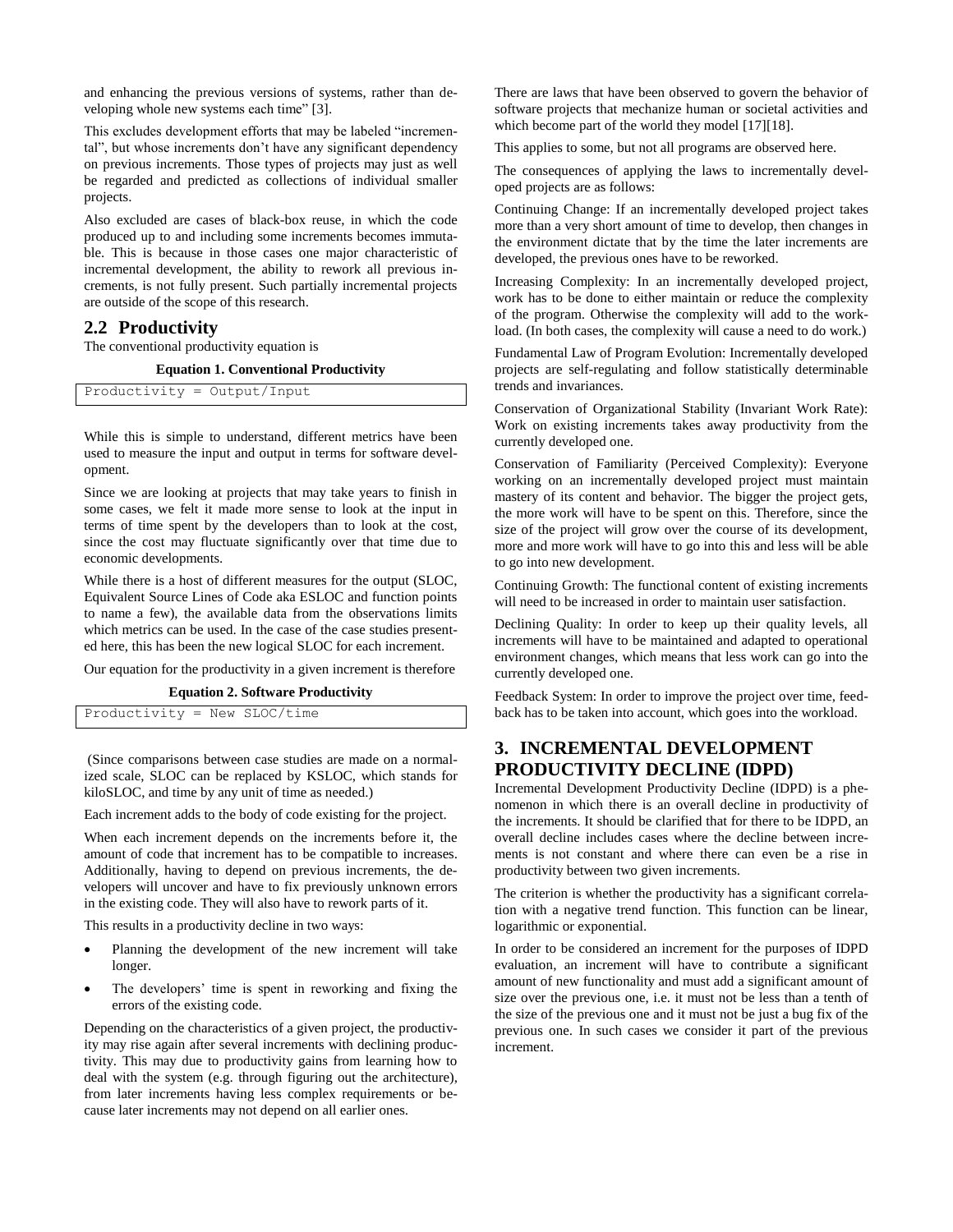# **3.1 IDPD Factor**

The IDPD factor is the percentage by which productivity decreases between two given increments. Since it describes a decrease, it is positive if the productivity decreases and negative if the productivity increases between the two increments.

A build-to-build IDPD factor of about 16% will cause a reduction from the initial productivity to 50% during the fifth build. That such declines can happen in actual projects is shown by a project that forms the basis of one our case studies, which had an IDPD factor of 14% [20]. Large-scale commercial software projects, such as Word for Windows, Windows Vista and others have had similar experiences [12][14].

The table below shows experience-based IDPD effort drivers and their ranges per increment (based on the table in [8]):

| Personnel experience gain (variation is due to $\vert$ -5% to -20%<br>different turnover rates) |        |
|-------------------------------------------------------------------------------------------------|--------|
| Breakage, maintenance of full code base                                                         | 20-40% |
| Diseconomies of scale in development, integra-<br>tion                                          | 10-25% |
| Requirements volatility, user requests                                                          | 10-25% |

Note that personnel experience gain decreases IDPD, while the other drivers listed in the remaining three rows increase it.

The best case would be 20% more effort per increment when the increasing drivers are minimized and the decreasing one maximized  $(20\% + 10\% + 10\% - 20\%)$ . This would amount to an effort increase by 6% per increment for a four-build system.

The worst case would have the decreasing driver minimized and the increasing one maximized, which would add up to 85% more effort  $(40\% + 25\% + 25\% - 5\%)$ ; for a 4-build system, the effort increase per increment would be 23%.

Over a significant number of builds, the difference will be striking. The following figure shows how a seemingly small difference in the effort increase can stretch out a project to twice as many builds. [8]





Thus, it is important to understand the IDPD factor and its influence when doing incremental or evolutionary development. Ongoing research indicates that the magnitude of the IDPD factor may vary by type of application (infrastructure software having higher IDPDs since it tends to be tightly coupled and touches everything; applications software having lower IDPDs if it is architected to be loosely coupled), or by recency of the build (older builds may be more stable). Further data collection and analysis would be very helpful in improving the understanding of the IDPD factor.

# **3.2 Categories of Projects (IDPD Types)**

Before we look at different categories of projects and their typical IDPD-related relevance, we need to preface this that these are only the typical cases and that ultimately any software project, no matter how big or small, can be done with or without increments. Similarly, any software that would normally fit one category can be treated like a member of another. The ultimate decision lies with the author(s) of the software.

# *3.2.1 Internal, Non-Deployable*

Non-deployable code is code that either cannot be deployed by its nature or which its author(s) do not intend to deploy. Typically this is code that is developed ad hoc as auxiliary related to one or more given project, but not a part of its deliverables. Examples include configuration scripts, XML-based configuration settings, compiler scripts, compiler tests ("Hello World"), tests needed for conditional breakpoints, repository commit scripts and small internal one-off projects such as scripts to run software at trade shows. Additionally, while it may be theoretically possible to deploy some subtypes of this code, the deployed code would have no value to any project stakeholder outside of the author's organization.

Due to its small size and its ad hoc character, this kind of code is not developed in meaningful increments. (While it would be possible to increment "Hello World" in several steps by having the first increment only output "Hello", the first increment would already have the full functionality.)

## *3.2.2 Infrastructure Software*

Infrastructure software is software that is designed to not interact with the user directly, but to provide facilities and services for other software to run. Examples include operating systems (e.g. Mac OS, Windows, Linux), virtual machines (e.g. the Java Virtual Machine or the CLR in Microsoft .NET) and operating system extensions through libraries with APIs (such as DirectX in Windows) as well as common operating environments.

This software can also be more specialized than the examples given here.

Since the need of users to continue using a given software product that relies on specific infrastructure software tends to often outlast one or more of that infrastructure software's major releases, the compatibility needs of infrastructure software as desired by the customers tend to be high.

While new, incompatible versions of infrastructure software are released from time to time alongside new operating systems or separately, it is often possible to have several versions of the same infrastructure software installed and have applications decide which installed version they are most compatible to (this is true for the Java Virtual Machine and DirectX).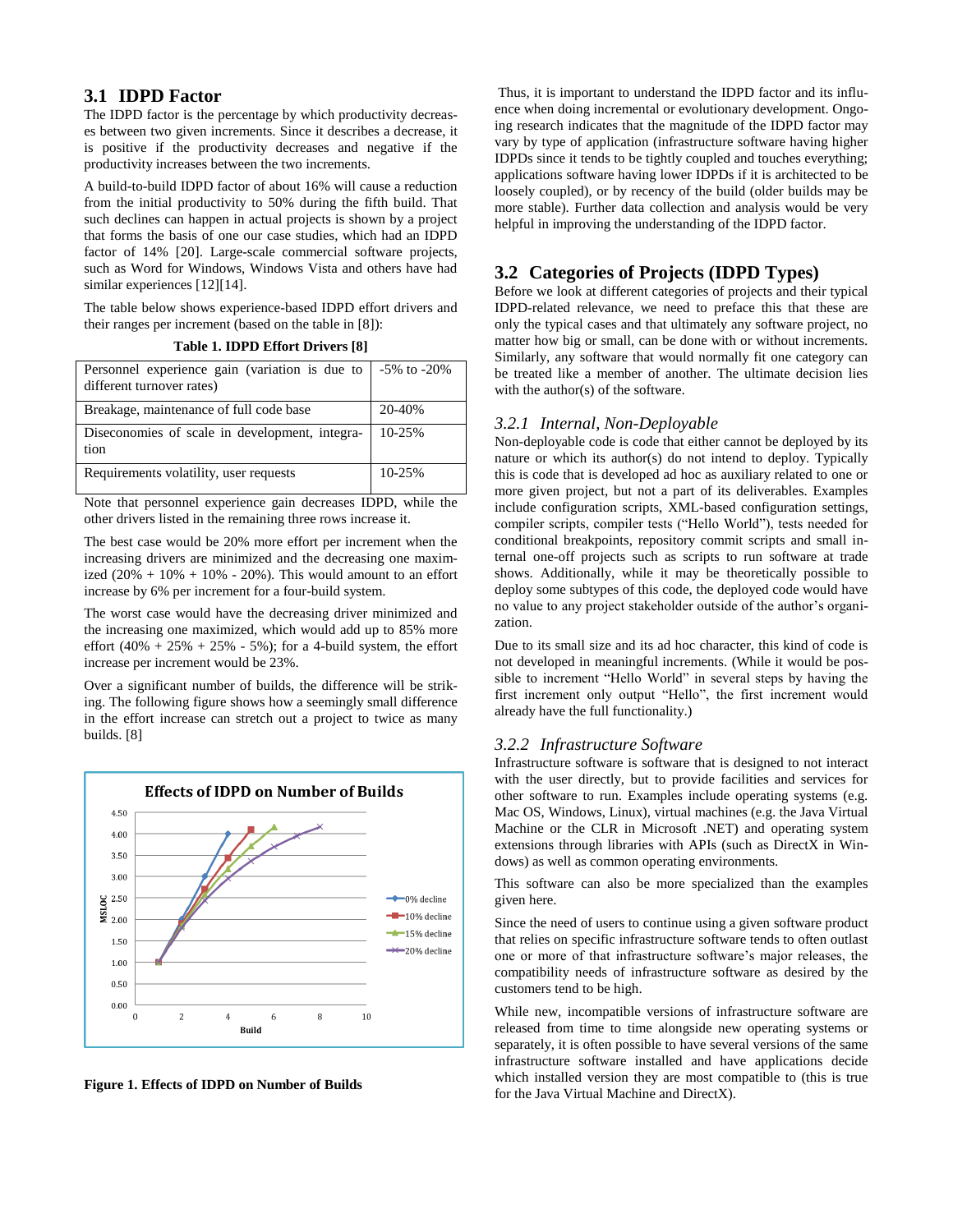# *3.2.3 Application Software*

Application software is the software general users interact with directly in most cases and which therefore represents the computer experience for them. Examples of incrementally developed COTS (Commercial Off-The-Shelf) products include web browsers (MS Internet Explorer, Google Chrome, Mozilla Firefox, Apple Safari) and software that is part of office suites (e.g. Word as part of MS Office), but also custom-built applications that are created for specialized usage.

Of major relevance for the compatibility needs of a given application is whether or not it is designed to read and write documents that were created by it or other applications. If so, the application will require the documents to be compatible with the current and historic data formats of itself and those other applications.

Any application will have requirements regarding infrastructure software because it will at least require an operating system to run on.

Therefore the customers of such software tend to have two main compatibility needs: Operating system compatibility (will a given version of the application still work on a new operating system release?) and document compatibility (will a new version of the application still be able to work with documents that were created with previous versions?)

The functionality of COTS applications tends to be incremented in different ways over different phases, with the following pattern being typical:

## *3.2.3.1 Toward the first release*

Before the first release, functionality is built up over several nonpublic unreleased increments. At some point before the release, the makers of the software may allow external beta testers to try out the software and give feedback. Beta licenses typically contain clauses that document formats are subject to change at any time and that compatibility is not guaranteed. Since no customer external to the maker of the application has used the application to create value yet or at least has no reasonable expectation of compatibility between the pre-release versions and the finished product, the compatibility needs of the application are nil at this point.

### *3.2.3.2 After the first release*

From this point on, increments will continue, and there are three ways in which they manifest themselves:

### *3.2.3.2.1 Internal builds*

These are increments that are neither published nor deployed.

### *3.2.3.2.2 Bug fixes and minor versions*

These are increments that are generally delivered to customers as free updates. They tend to be named "bug fixes", "updates" or "service packs". Compatibility needs are high because the customers regard versions with the same major release number or name as one and the same.

## *3.2.3.2.3 Major releases*

These are new full releases of the software that are presented as new versions, which typically require customers to buy a new license or renew their existing one.

Compatibility needs tend to be intermediate in that it has been established over time that major releases are the typical point where a change in the document format of an application is to be

expected. This is generally accepted as long as previous document formats can be read or written to (albeit with some loss of document features when compared to the new version). Infrastructure compatibility tends to be changed as well in major releases. In most cases, previous releases are supported for a while and the users of the old versions are given an upgrade path to the new version.

Some applications do not only require infrastructure software to be installed, but also offer access to their own services through a programmable interface (API). If that is the case, it adds additional compatibility requirements that are at about the same level as the ones that apply to documents.

Therefore overall the compatibility needs of applications are high, but with some flexibility at periodical intervals.

### *3.2.4 Platform Software*

These are hardware drivers for operating systems. Such drivers interact with the hardware on one side (e.g. over memory-mapped I/O and hardware interrupts) and with the operating system on the other side using an interface specified by the operating system. They do not store documents and have no other APIs.

Since they can be arbitrarily rewritten as long as they provide the same functionality to the outside, their compatibility requirements to previous versions are low.

### *3.2.5 Firmware (Single Build)*

Firmware is code that either provides all functionality for a device (such as the firmware of a remote control) or that enables a device to load other code (such as the BIOS of an IBM-compatible computer enables the computer to load its operating system).

Firmware can further be broken into upgradeable and nonupgradable code.

The external requirements for firmware tend to be rigid, but limited in scope, because the fulfillment of greater requirements, if any, will tend to be left to one or more of the operating systems whose loading the firmware enables. Firmware needs to support specific hardware on one end and specific functionality on the other. It does not save documents or provide APIs.

The compatibility needs of upgradable firmware are the same as that of drivers.

**Table 2. IDPD Intensity by Category**

| Type                                  | <b>Creates</b><br><b>Documents</b> | Compatibility<br>needs | Has<br>API               | <b>Scope</b> | Has<br><b>Versions</b> | <b>IDPD</b> |
|---------------------------------------|------------------------------------|------------------------|--------------------------|--------------|------------------------|-------------|
| Internal, Non-<br><b>Deployable</b>   |                                    |                        |                          |              |                        |             |
| <b>Firmware</b>                       | ۰                                  | ۰                      | $\overline{\phantom{a}}$ | ٠            | $\ddot{}$              | $\Omega$    |
| <b>Platform</b><br><b>Software</b>    | ۰                                  | ۰                      | $\ddot{}$                | $\Omega$     | $\ddot{}$              | $\Omega$    |
| <b>Application</b><br><b>Software</b> | $\ddot{}$                          | $+$ /O                 | $\Omega$                 | $\ddot{}$    | $+$                    | $\ddot{}$   |
| Infrastructure<br><b>Software</b>     |                                    | $+$ /O                 | $\ddot{}$                | $\ddot{}$    | $\ddot{}$              | $+$         |

Internal, non-deployable software is software that is written ad hoc, incidental to the life cycle of other software, not released to customers and has no meaningful increments. An example is a simple one-shot shell script having few or no control structures in order to sequentially run or loop other software for demonstration purposes. Another example would be throwaway code to test a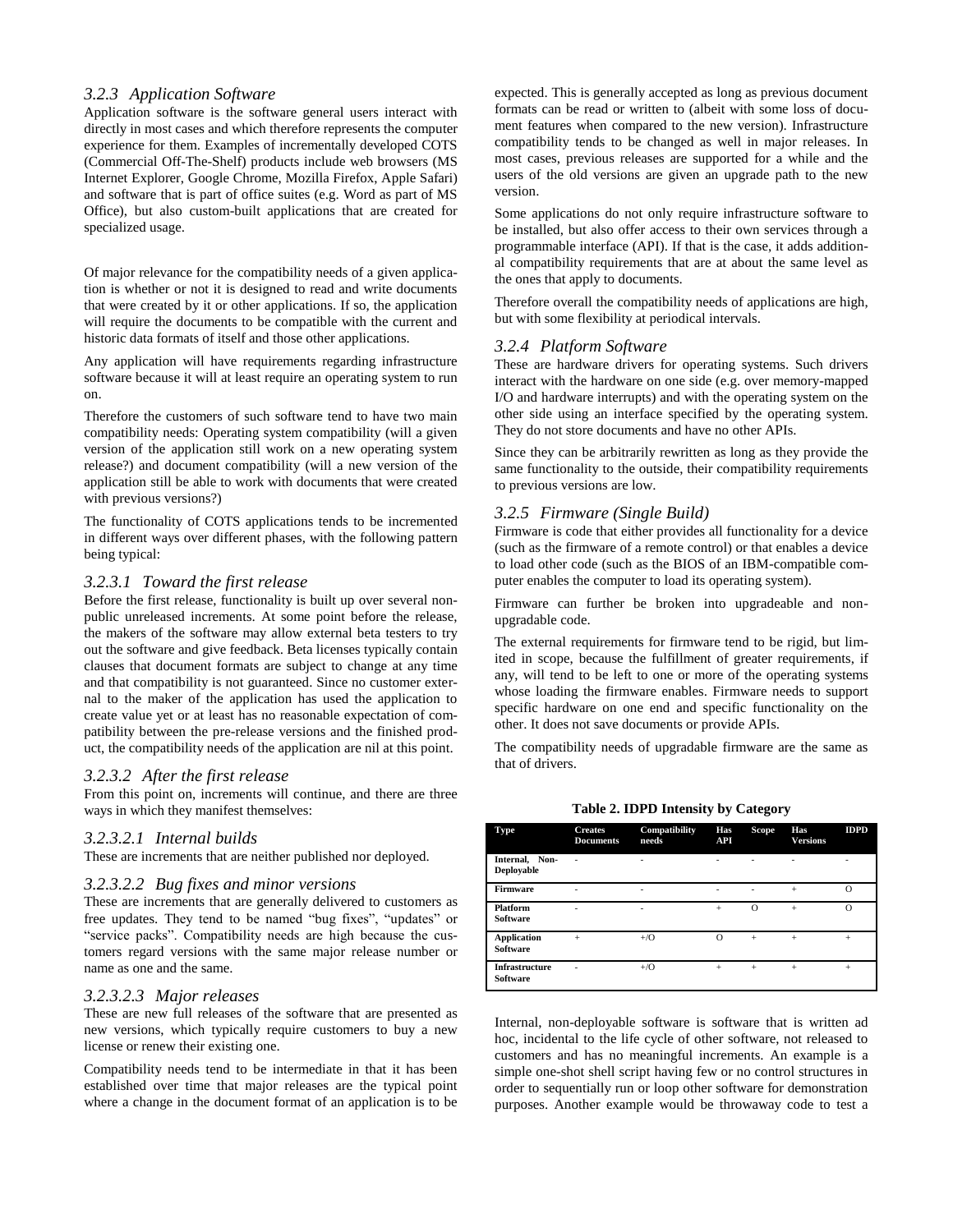compiler, such as "Hello World". Such software can easily be reproduced on the spot.

Due to generally being undocumented and proprietary to manufacturers of devices, firmware generally has no particular compatibility needs between versions beyond being able to perform the same functions. APIs are generally not supported. To the extent that different versions build on each other, IDPD may occur.

Platform software stands for hardware drivers running under operating systems. These may have APIs, and their scope tends to be bigger than that of firmware.

Infrastructure software is designed to not interact with the user directly, but to provide facilities and services for other software to run. Examples include operating systems, virtual machines and operating system extensions through libraries with APIs as well as common operating environments.

Infrastructure and Application Software are likely to have a major decline because of the expectations of users described above.

# **4. RESEARCH APPROACH**

What we are trying to find out is:

How does the productivity behave over the course of a project? Are there patterns to it? What are the factors that influence it?

# **4.1 Decline Hypothesis**

**Decline hypothesis**: In incrementally developed software projects that have coherence and dependency between their increments, productivity declines over their course.

Coherence and dependency between increments means that the result of the project is not merely an accumulation of different pieces of software that might just as well be developed concurrently without a loss in overall productivity. An example for such a case would be a set of tools that are developed independently of each other and sold together.

**Null hypothesis**: In incrementally developed software projects that have coherence and dependency between their increments, productivity does not follow any trend.

### *4.1.1 Data Collection for the case studies*

As part of this research, we collected data on software engineering projects from private software industry, aerospace and defense contractors. This data would be used to validate IDPD. This includes performing behavioral analysis on the collected data, validation, and hypothesis test.

As with most software engineering research, the extent and depth of the data collection have their limits. For this research, this has mostly been the case when the data came from defense projects, where access to more detailed information often hits barriers [21]. Therefore, most of the data collected for this study have been solicited from private software industry sources.

As part of data collection effort for this study, we have interviewed programmers, held workshops and described our model and core data attributes of the projects such actual effort, actual size, and rating levels of the COCOMO II cost drivers. Effort is collected in person-hour and converted into person-month using the standard COCOMO model that defines 152 hours per personmonth.

The size metrics are collected by using code counting tools such as USC's Unified Codecount (UCC)<sup>1</sup> based on the logical SLOC definition, adopted from the Software Engineering Institute of CMU [22].

# *4.1.2 Data Collection Criteria*

Due to the diverse nature of incremental software projects, the data collection process involves establishing and applying consistent criteria for the inclusion of completed incremental projects.

Only projects that satisfy all of the following criteria are collected:

- Start and end dates are clear
- Has at least three increments of significant capability that have been integrated with other software (from other sources) and shown to work in operationally-relevant situations
- Has well-substantiated sizing and effort data by increment
- Less than an order of magnitude difference in size or effort per increment
- Well-substantiated reuse factors for COTS and modified code
- Source code counted with tool that is aware of logical vs. physical SLOC

# *4.1.3 Data Collection Challenges*

Data conditioning is a major challenge in the software data collection and analysis process. There can be many problems and misunderstandings that can make the data unreliable, biased and unusable. This data should not be used in the calibration process as it can introduce poor results.

Here is a summary of issues found during our data analysis:

- 1. Inadequate information on modified code (size provided)
- 2. Size measured inconsistently
- 3. Missing effort data
- 4. Missing schedule data
- 5. Inadequate information on size change or growth
- 6. Inadequate information on average staffing or peak staffing
- 7. Inadequate information on personnel experience
- 8. Inaccurate effort data in multi-build components
- 9. Replicated duration (start and end dates) across components
- 10. Inadequate information on schedule compression
- 11. No quality data
- 12. Low number of observations
- 13. History of data is unknown

# **4.2 Data Analysis**

Several data points have been analyzed for their IDPD effect and we evaluate several ways of finding a model that fits our observed productivity. The data used for this study are mostly in the application and infrastructure domains.

l

<sup>1</sup> http://csse.usc.edu/ucc\_wp/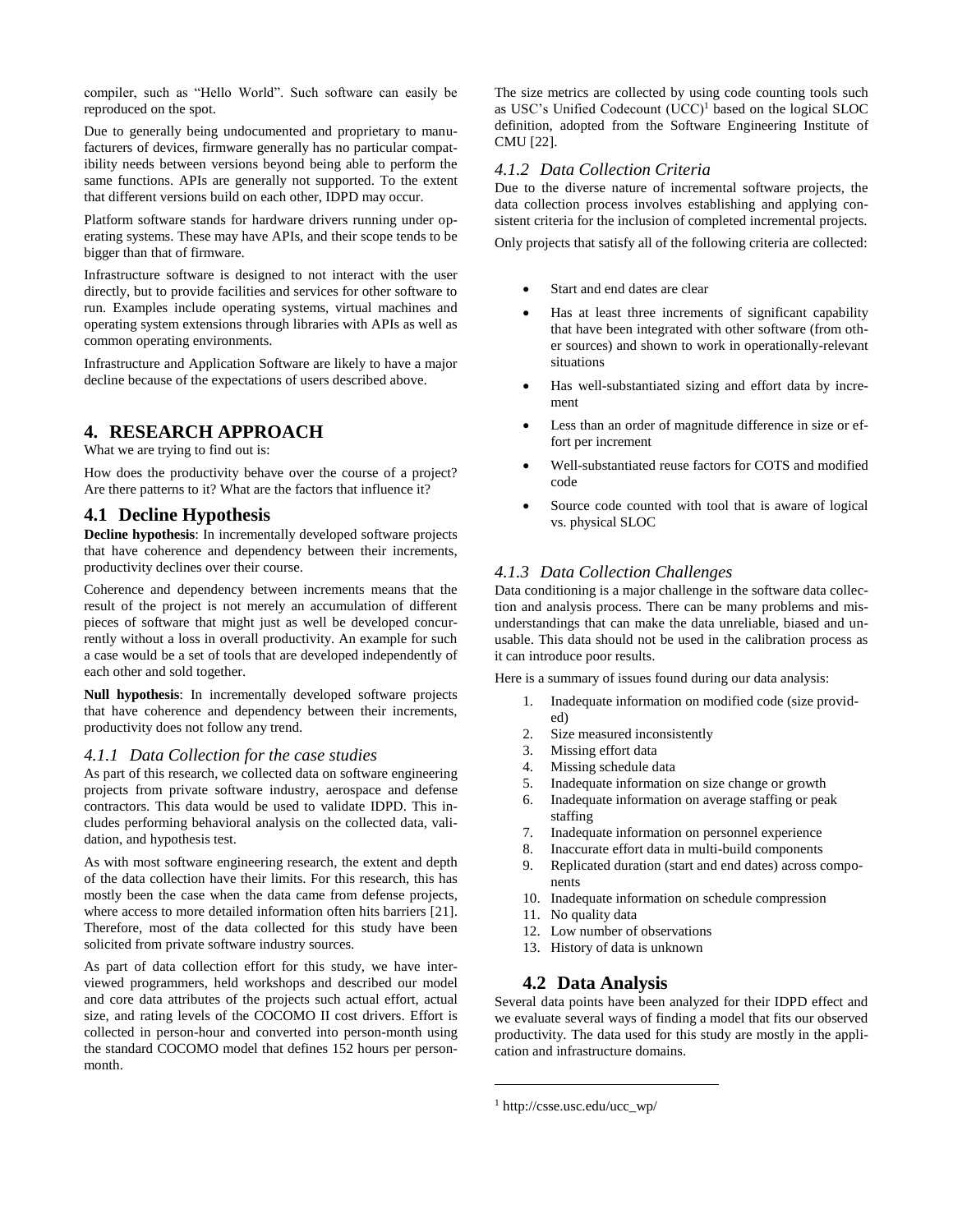Our goal is to find an approximation function that fits the data reasonably well while still having some generality and predictive quality.

While some types of trend line can be excluded purely due to their shape not being a good fit in general for purely logical reasons, others need to be evaluated on goodness of fit metrics.

### *4.2.1 Exclusions based on logical reasons*

While a linear trend line could conceivably turn out to be the best fit over a stretch or even all the observed data during the course of a project, its predictive quality is inevitably negated when there is a productivity decline. This is because a decreasing trend line will cross the x-axis. After that point, a linear trend line would therefore predict that productivity is negative, which would mean that the SLOC in the product would be diminished.

That alone would not necessarily mean that there's a problem, because one limitation of our productivity model is that it uses SLOC as a measure of output. In many cases a product can actually become better when its SLOC are reduced, such as when repetitious code becomes converted into a subroutine or when code is optimized. Such optimization work is undoubtedly productive, though it would not be productive as far as the productivity model is concerned.

Therefore it would be possible to have several iterations where SLOC is reduced. However, the ultimate problem with a linear trend line and its predictive quality would be that when a project continues long enough, inevitably its overall SLOC would fall below zero SLOC, which is not possible.

Another exclusion situation arises with polynomial approximations. Here, with a high enough order of the polynomial, any number of observations can be approximated fully in a way that makes the coefficient of determination equal to 1. As with the previous case of the linear line, the problem is the predictive quality: The polynomial would simply predict that the productivity would continue to increase or decrease depending on what way the curve went for the last increment, with possibly grotesquely "wild" results.

### *4.2.2 Case studies*

#### *4.2.2.1 Quality Management Platform*

The Quality Management Platform (QMP) is a medium-size commercial software application that serves to improve the software development process for small and medium-sized organizations. Functionalities such as process definition, project planning, data reporting, measurement and analysis, defects tracking etc. were incrementally developed as its main features over six years. More features are planned and scheduled to be added in the future. The increments were originally regarded as maintenance projects for the first build, but later re-categorized as incremental development due to showing characteristics of incremental development. [20]



#### **Figure 2. QMP Productivity across Increments**

This is the productivity over six increments.

As tends to be the case in all productivity graphs so far, a logarithmic trend line (R-squared of 0.53) fits the data better than a linear one (R-squared of 0.37), though neither fits it particularly well since the R-squared is not very close to 1. This is because of the increase in productivity in increments 4 and 5, followed by another decrease in increment 6.

The authors of the study on the project explain the productivity changes in the fourth and following increment mostly using CO-COMO II cost drivers [20].

The conclusion from this case study of QMP is that while IDPD happens when cost drivers are largely constant, a large improvement in those drivers can offset IDPD and lead to increases in productivity, at least over a few increments. Once the improvements have been fully realized, IDPD will set in again. This is what we're seeing in the sixth increment here. (Even if we assume that the cost drivers all improve up to COCOMO II's optimal values, they can eventually not be improved upon anymore, so IDPD will set in again.)





**Figure 3. XP 1 Productivity across Increments**

Projects XP 1 and XP 2 were two commercial web-based clientserver systems for data mining developed in Java using a process similar to Extreme Programming (XP). The programmers were graduate students and detailed logs of activities were kept [19].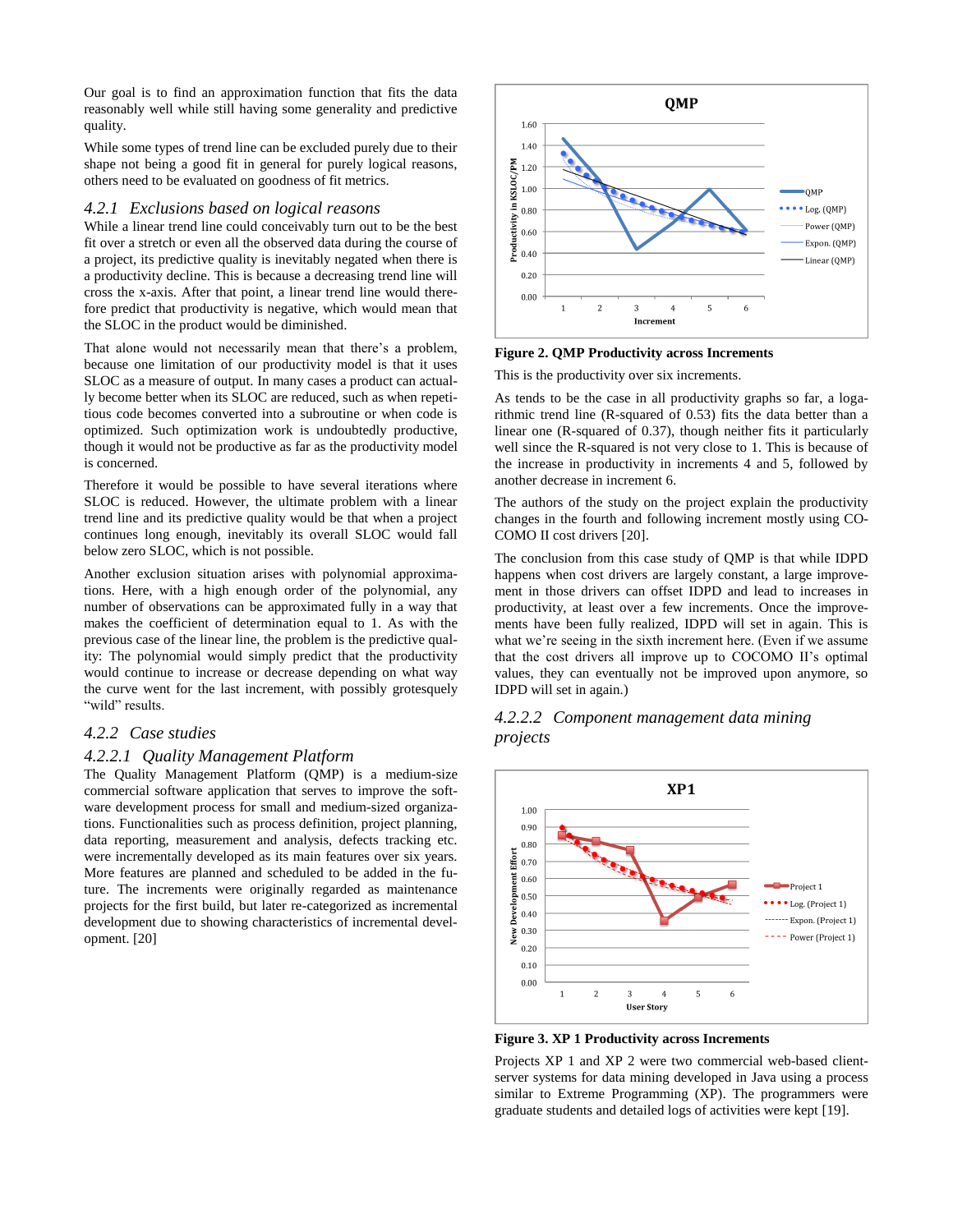Judging by the coefficient of determination, R-squared, a logarithmic trend line is the best here at 0.60, followed by a power one at 0.50 and an exponential one at 0.46.

"No data was available on the number of changes and the effort per change, but the percentage of total story development effort by story number for Project 1 shows an average increase from one story to the next of about 6% per story number for refactoring effort and about 4% percent per story for error fix effort. The corresponding figures for project 2 are 5% and 3%. These are nontrivial rates of increase, and while clearly not as good as the anecdotal experiences of agile experts, they are more likely representative of mainstream XP experience. The small decrease in rates from Project 1 to Project 2 indicates there was a small, but not dominant, XP learning curve effect."[10]

Refactoring and error fixing efforts increased over time. The new design effort seems to be the dominating effort and the error fixing effort is the smallest of all efforts. The new design effort was negatively correlated with refactoring and error fixing. There does not appear to be any correlation between refactoring and error fixing efforts. [1]



**Figure 4. XP 2 Productivity across Increments**

For project 2, the logarithmic trend line does best at 0.77, followed by the exponential one at 0.59 and the power line at 0.57.

### *4.2.3 Statistical Significance*

The following figure shows the normalized productivity of all our case studies over their increments, with 1.00 being the productivity of the initial increment:



**Figure 5. Normalized Productivity by Increments**

While the productivity changes per increment vary greatly and in some cases a lot of productivity can be gained back between increments, no project has been able to keep its productivity at the level of the initial increment. For any given observation, the loss of productivity (IDPD) from the beginning of the project divided by the number of increments up to that point ranges from 4% to 91%.



**Figure 6. Normalized Productivity Trend Lines**

This graph shows the slopes of the productivity of the case studies between the first and last increments. The IDPD factors vary between 6.44% and 37.20% per increment, with an arithmetic average of 16.79% and the median being 14.11%. The range of the slopes for straight lines from the first to the last increment is narrower: The slopes vary between 5.49% and 15.09%, with an average of 10.07% and a median of 10.50%.

It is easy to argue that there is IDPD in projects that have a certain degree of coherence between increments. One real-world case study in which cost drivers stayed largely constant showed a near perfect alignment with a trend line using a power formula.

Another case study shown was not aligned well with a trend line, but had increases with productivity that could be explained with an improvement in project parameters, such as COCOMO II cost drivers.

| <b>Table 3. Regression and Correlation</b> |  |  |  |  |  |  |
|--------------------------------------------|--|--|--|--|--|--|
|--------------------------------------------|--|--|--|--|--|--|

| Project         | <b>P-</b><br><b>Value</b> | Correla-<br>tion Coef-<br>ficient |
|-----------------|---------------------------|-----------------------------------|
| Project<br>1    | 0.024                     | $-0.93$                           |
| Project<br>2    | 0.044                     | $-0.82$                           |
| XP <sub>1</sub> | 0.086                     | $-0.75$                           |
| XP <sub>2</sub> | 0.014                     | $-0.86$                           |
| <b>QMP</b>      | 0.057                     | $-0.87$                           |
| Project<br>6    | 0.201                     | $-0.61$                           |
| Project<br>7    | 0.085                     | $-0.92$                           |
| Project<br>8    | 0.151                     | $-0.71$                           |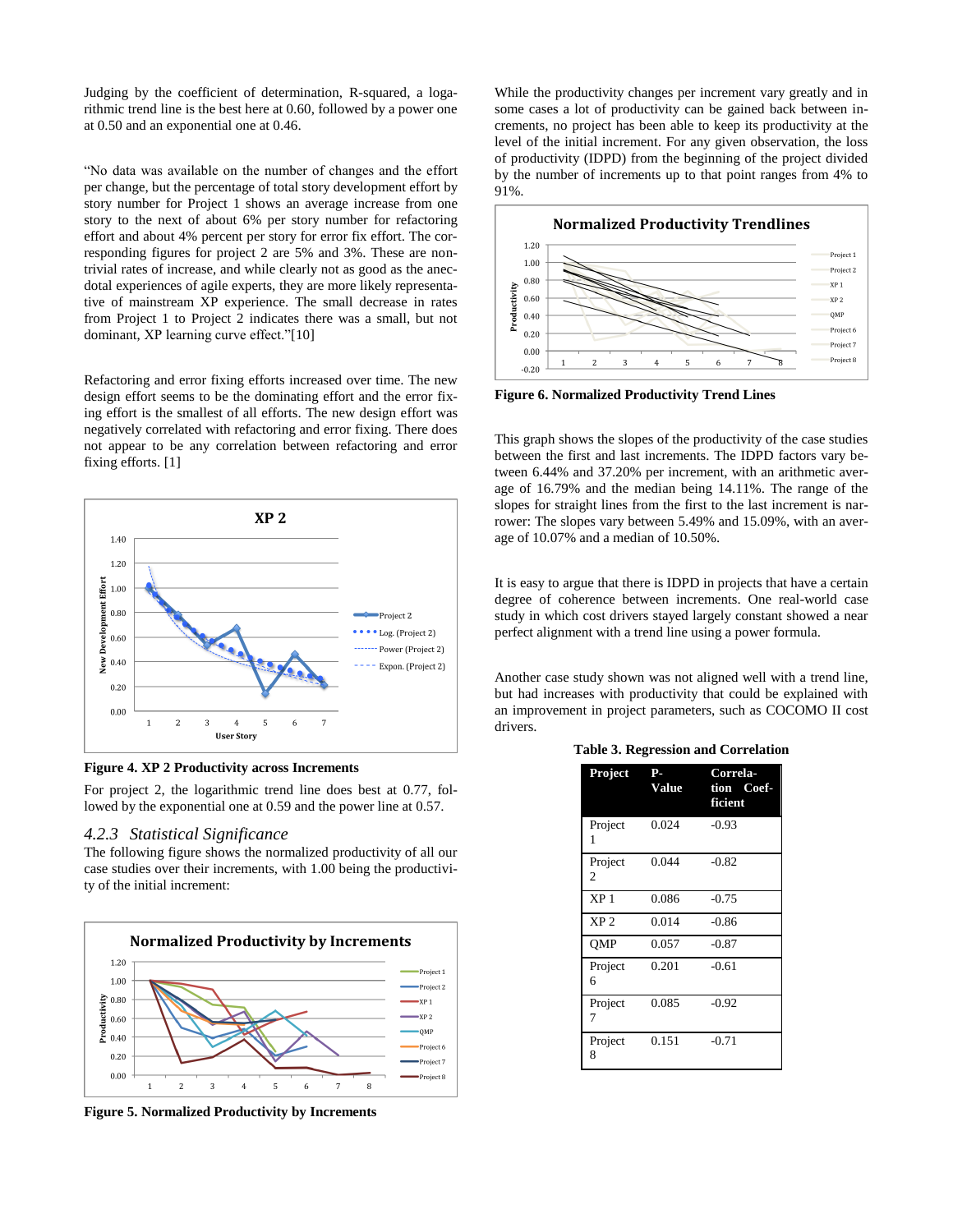Interpretation: All projects save for Project 6 and Project 8 have good p-values and correlation.

| Table 4. Regression Weighted by Size |  |  |
|--------------------------------------|--|--|
|                                      |  |  |

| Project         | Р-<br><b>Value</b> | $R-$<br><b>Squared</b> |
|-----------------|--------------------|------------------------|
| Project<br>1    | 0.024              | 85.70%                 |
| Project<br>2    | 0.015              | 81%                    |
| XP <sub>1</sub> | 0.086              | 56.20%                 |
| XP <sub>2</sub> | 0.014              | 73.50%                 |
| OMP             | 0.067              | 72.40%                 |
| Project<br>6    | 0.141              | 45.60%                 |
| Project<br>7    | 0.085              | 83.70%                 |
| Project<br>8    | 0.019              | 69.70%                 |

When the increments are weighted by size, the p-value of Project 8 improves considerably (from 0.151 to 0.019, effectively from unacceptable to outstanding) and that of Project 6 improves from 0.201 to 0.141, which is still not acceptable, but better than before.

# **5. THREATS TO VALIDITY**

### **5.1 Internal validity considerations**

### *5.1.1 First increment peculiarities*

The productivity of the first increment of any software project can be atypical due to a number of reasons. These include that exploration may occur and that IDEs (Integrated Development Environments) being used may generate a significant amount of the code that is only edited or configured in later increments. Similarly, newly added source code may be based on templates the development team is reusing from other projects.

While this is a concern, the productivity of all examined projects still decreases between the second and last increments, though to a smaller degree.

### *5.1.2 Time reporting*

Two of the projects, XP1 and XP2 had university students in their development teams.

The accuracy of time logs by the students is somewhat questionable. Depending on the amount of credits they are aiming for, students have to work a certain amount of hours per week. In cases where the students did not actually work as long their expected, there is a temptation to overstate the time so it appears they are doing the work that is expected of them.

Another aspect is that some students may be late in filling out the time sheets, and, when reminded of them, fill them out with fictional hours.

The threat to the internal validity is somewhat mitigated by the interest in embellishing their hours being common to all student

projects and all parts of the projects, so that statements about whether productivity is increasing or decreasing remain valid.

Similar concerns can apply to professional programmers occasionally.

The accuracy of the time logs as submitted by members of development teams can be questionable when team members work on several projects at the same time and need to attribute parts of their time to different projects.

The threat is mitigated for professional and student developers by the likelihood of distortions being common to all parts of the project, which will not significantly affect the study of the development of their productivity.

# **5.2 External validity considerations**

Student projects XP1 and XP2 have relevant threats to their external validity due to the motivation of the students.

The motivation of the students is different than that of people working in the software industry in that the students are typically facing less existential risks for failure. A professional programmer may get laid off for bad performance and face significant material losses. A student may face a bad grade in one course.

# **6. OUTLOOK**

The amount of data points that we have analyzed is limited. It would be desirable to obtain more data for analysis. Project data from projects that are at the same time substantial, fulfill the IDPD criteria, have sufficient background information and participants that can be interviewed a long time after the fact is a scarce resource.

Other researchers will be encouraged to related cases.

Overall we think that the way to go is to find a mathematical model for incremental development cost prediction that, for a given project, takes into account:

- 1. Its IDPD domain,
- 2. The COCOMO II (or other major cost estimation model) cost driver ratings applicable for its individual increments,
- 3. New parametric cost drivers specific to IDPD,
- 4. Other factors to be determined.

The model will also take into account that factors may be interrelated.

Once a cost estimation model for IDPD has been found and sufficiently verified, it may be used to extend major cost estimation models such as COCOMO II.

Where available, other measures of productivity than just the customer-oriented newly added SLOC per increment will be considered to broaden the base of our research. This will include modified and deleted SLOC and possibly more.

Work is already in progress to add open source infrastructure and application projects to the body of project data being evaluated. Additionally, the impact of Lehman's Laws of Software Evolution on IDPD is being researched as well.